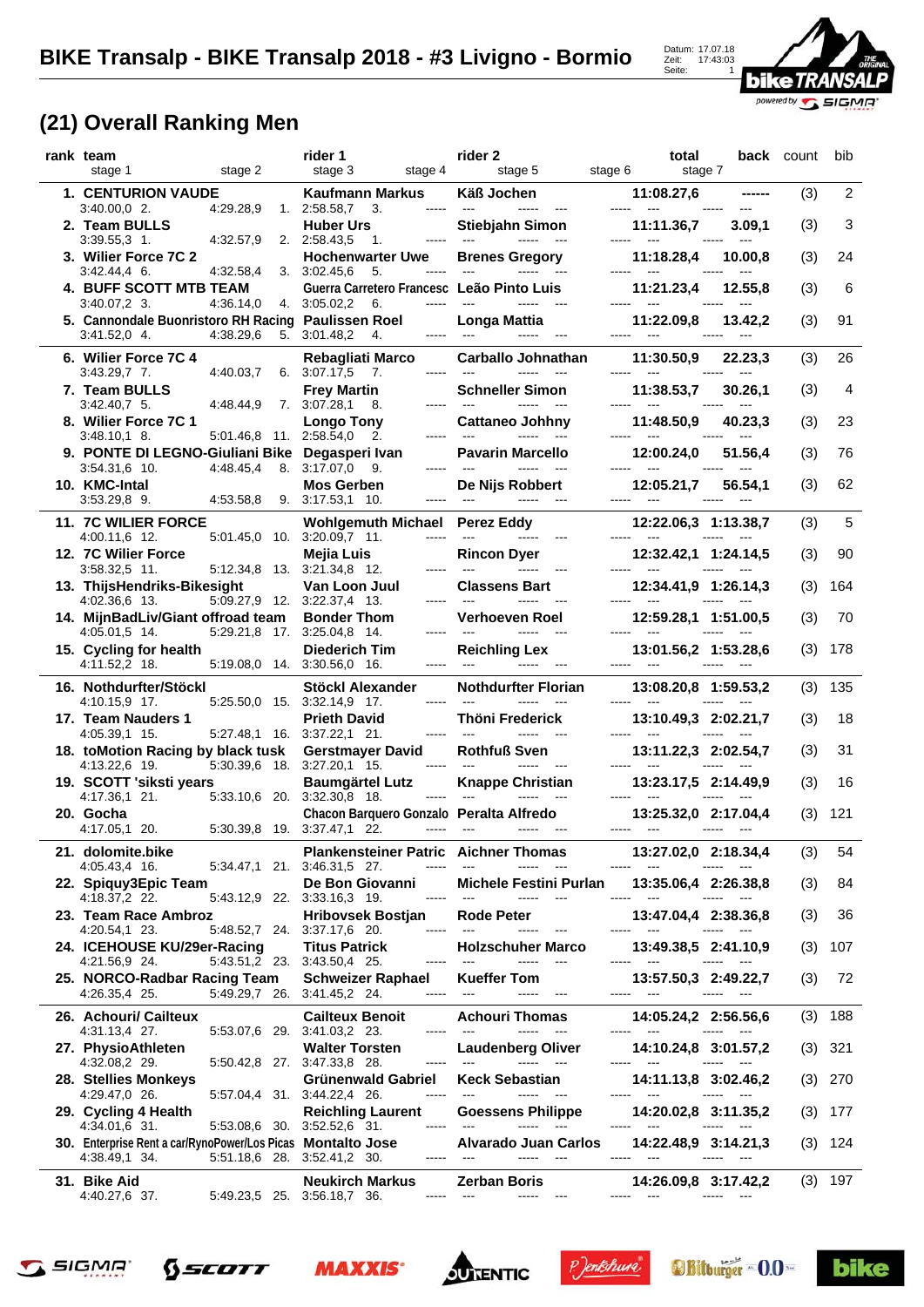

## **(21) Overall Ranking Men**

| rank team<br>stage 1                                                   | stage 2                                                    | rider 1<br>stage 3<br>stage 4              | rider 2<br>stage 5<br>stage 6                                                          | total<br>stage 7                                                    |                        | back count | bib       |
|------------------------------------------------------------------------|------------------------------------------------------------|--------------------------------------------|----------------------------------------------------------------------------------------|---------------------------------------------------------------------|------------------------|------------|-----------|
| 32. Team Nauders 2                                                     |                                                            | <b>Prieth Gabriel</b><br>$\frac{1}{2}$     | <b>Menzl Gerhard</b><br>---                                                            | 14:27.41,4 3:19.13,8                                                |                        | (3)        | 19        |
| 4:31.18,9 28.<br>33. LaPy/Specialized                                  | $6.00.40,3$ 34. $3.55.42,2$ 35.                            | Pihamaa Sauli                              | Tyynelä Sami<br>-----                                                                  | 14:29.02,4 3:20.34,8                                                |                        | (3)        | 64        |
| 4:35.11,4 32.<br>34. Saikel.cc                                         | 5:58.20,1 32. 3:55.30,9 34.                                | <b>Streule David</b><br>-----              | Le Roux Willem<br>$\overline{a}$                                                       | 14:32.34.9 3:24.07.3                                                |                        | (3)        | 14        |
| 4:33.34,6 30.<br>35. Blood Brothers                                    | $6.00.19,2$ 33. 3.58.41,1 40.                              | Koren Jim                                  | -----<br>Koren Jochem                                                                  | 14:38.59,2 3:30.31,6                                                |                        | (3)        | 239       |
| 4:35.33,7 33.<br>36. Radon Jentschura Bike-Team<br>4:40.40,4 38.       | 6:02.36,9 35. 4:00.48,6 41.<br>6:04.02,9 36. 3:55.27,7 33. | Leberig Kai                                | <b>Gross Michael</b>                                                                   | 14:40.11,0 3:31.43,4                                                |                        | (3)        | 78        |
| 37. One To One Catalunya<br>4:46.44,6 40.                              | 6:16.55,1 39. 3:49.43,8 29.                                | $\cdots$                                   | Colomina Tomas Josep Colomina Tomàs Roger<br>-----<br>$\sim$ $\sim$ $\sim$             | 14:53.23,5 3:44.55,9                                                |                        | (3)        | 75        |
| 38. Ridgeway cycles<br>4:48.57,4 41.                                   | 6.04.44,2 37. 4.02.18,7 42.                                | Van Vuuren Deon<br>-----                   | <b>Bark Steven</b><br>$\qquad \qquad - -$                                              | 14:56.00,3 3:47.32,7                                                |                        | (3)        | 132       |
| 39. Giant Fritz DAV Zittau<br>4:39.27,5 36.                            | 6:24.04,0 41. 3:53.46,9 32.                                | <b>Stein Manuel</b><br>-----               | <b>Helbig Daniel</b>                                                                   | 14:57.18,4 3:48.50,8                                                |                        | (3)        | 59        |
| 40. TEAM Länna Sport<br>4:43.24,7 39.                                  | 6:26.37,9 42. 3:57.02,6 38.                                | Possman Johan<br>-----                     | <b>Bohman Mathias</b>                                                                  | 15:07.05.2 3:58.37.6                                                |                        | (3)        | 160       |
| 41. toMotion Racing by black tusk<br>5:02.10,7 44.                     | 6:13.33,4 38.                                              | <b>Klapper Florian</b><br>4:06.13.8 43.    | <b>Hahn Simon</b>                                                                      | 15:21.57.9 4:13.30.3                                                |                        | (3)        | 33        |
| 42. Movement solutions.nl                                              |                                                            | <b>Helvensteijn Werner</b>                 | <b>Ros Niels</b>                                                                       | 15:24.15,6 4:15.48,0                                                |                        | (3)        | 71        |
| 4:39.20,1 35.<br>43. Bikecr.com 3                                      | 6:48.06,5 48. 3:56.49,0 37.                                | -----<br>Herrera Rodrigo                   | $  -$<br><b>Berzosa Javier</b>                                                         | 15:39.21,9 4:30.54,3                                                |                        | (3)        | 125       |
| 5:00.32,8 43.<br>44. Backes & Sohn                                     | 6.22.42,3 40. 4:16.06,8 46.                                | -----<br><b>Backes Markus</b>              | <b>Backes Joel</b>                                                                     | 15:58.13,0 4:49.45,4                                                |                        | (3)        | 231       |
| 5:09.27,1 48.<br>45. Geelslang & Rinkhals                              | 6:36.33,9 44. 4:12.12,0 44.                                | -----<br><b>Steyn Marthinus</b>            | Van Pletzen Stephan                                                                    | 15:59.58,9 4:51.31,3                                                |                        | (3)        | 46        |
| 5:07.57,6 47.<br><b>46. SRAM ENGINERDS</b>                             | 6:27.21,6 43. 4:24.39,7 50.                                | -----<br>Düweling Sebastian                | $\sim$ $\sim$ $\sim$<br>----- ---<br>-----<br><b>Weisenseel Steffen</b>                | 16:02.07,3 4:53.39,7                                                | ------                 | (3)        | 85        |
| 5:14.57,0 52.<br>47. LIVIN Real Estate powered by obs. Iu Dahm Jacques | 6:49.45,0 49. 3:57.25,3 39.                                | -----                                      | $---$<br>----- ---<br><b>Willems Laurent</b>                                           | 16:06.05,0 4:57.37,4                                                |                        | (3)        | 68        |
| 4:54.58,2 42.<br>48. Love MTB Cyclones                                 | 6:47.00,1 47. 4:24.06,7 49.                                | $- - - - -$<br><b>Wittevrongel Mathias</b> | <b>Willem De Beyter</b>                                                                | 16:30.37,4 5:22.09,8                                                |                        | (3)        | 69        |
| 5:18.25,8 54.<br>49. RhönRacer                                         | 6:40.58,5 45. 4:31.13,1 55.                                | -----<br><b>Bott Christopher</b>           | -----<br><b>Neidhart Christian</b>                                                     | 16:41.30,4 5:33.02,8                                                |                        | (3)        | 131       |
| 5:06.10,3 46.<br>50. Velo Sport CCC Jersey                             | 7:16.23,5 54. 4:18.56,6 48.                                | Le Roux David                              | Poingdestre Ryan                                                                       | 16:47.46,6 5:39.19,0                                                |                        | (3)        | 35        |
| 5:03.16,1 45.<br>51.  Team Nalesnik                                    | 7:26.34,1 58. 4:17.56,4 47.                                | <b>Verbeeck Kinnie</b>                     | <b>Braes Stef</b>                                                                      | 16:48.35,1 5:40.07,5                                                |                        | (3)        | 140       |
| 5:10.41,6 49.                                                          | 7:10.24,3 52. 4:27.29,2 52.                                |                                            | $\overline{a}$                                                                         | $\frac{1}{2}$                                                       |                        |            |           |
| 52. RSA Buffalo<br>5:15.39,8 53.                                       | 6:45.58,6 46. 4:48.14,7 66.                                | <b>Gouws Cobus</b>                         | <b>Minkley Warick</b><br>$\sim$ $\sim$ $\sim$                                          | 16:49.53,1 5:41.25,5<br>$\sim$ $\sim$ $\sim$                        | $\cdots$               | (3)        | 80        |
| 53. Visitchiese MTB<br>5:12.17,6 50.                                   | 7:29.02,1 59. 4:15.25,2 45.                                | <b>Facchini Mattia</b>                     | <b>Bagattini Ilario</b><br>$\qquad \qquad - -$<br>$\overline{\phantom{a}}$<br>$\cdots$ | 16:56.44,9 5:48.17,3                                                | $- - - - -$            | (3)        | 170       |
| 54. RACE TEAM SCHILLIG-MAXXIS Schillig Tobias<br>5:19.36,0 56.         | 7:22.05,0 55. 4:25.33,2 51.                                | -----                                      | Koczorowski Alexander<br>$\sim$ $\sim$ $\sim$<br>$\sim$ $\sim$<br>-----                | 17:07.14,2 5:58.46,6<br>$\sim$<br>-----                             |                        | (3)        | 66        |
| 55. BPR sport club<br>5:28.27,3 59.                                    | 7:14.22,7 53. 4:29.54,9 53.                                | <b>Krump Pavel</b>                         | Pechr Miroslav                                                                         | 17:12.44,9 6:04.17,3                                                |                        | (3)        | 103       |
| 56. Zweimal Evert<br>5:14.12,9 51.                                     | 7:34.24,3 62. 4:37.04,4 58.                                | Nilsson Björn                              | Nilsson Erik                                                                           | 17:25.41,6 6:17.14,0<br>----- ---                                   |                        | (3)        | 308       |
| <b>57. TEAM MIKES BIKES</b><br>5:51.09,7 71.                           | 7:06.37,7 51. 4:32.43,1 56.                                | <b>Keck Simon</b>                          | <b>Rindle Alexander</b><br>$\sim$ $\sim$ $\sim$<br>$\cdots$                            | 17:30.30,5 6:22.02,9<br><b><i><u>Paradonian Paradonian </u></i></b> |                        |            | $(3)$ 161 |
| 58. Brandewyn Trein<br>5:35.01,8 62.                                   | 7:02.14,5 50. 4:59.47,8 70.                                | <b>Blom Thys</b>                           | Van der Berg Wynand<br>$\sim$ $\sim$<br>-----<br>$\sim$                                | 17:37.04,1 6:28.36,5<br>----- ---                                   | ----- ---              | (3)        | 45        |
| 59. Garten Eden Racing Team<br>5:41.04,4 65.                           | 7:24.56,1 57. 4:37.44,8 59.                                | Dürr Holger                                | <b>Vogt Christian</b><br>$\scriptstyle \cdots$                                         | 17:43.45,3 6:35.17,7<br>$\frac{1}{2}$                               |                        | (3)        | 57        |
| 60. Team Overijse<br>5:30.43,9 60.                                     | 7:37.54,7 64. 4:36.04,3 57.                                | <b>Ackermans Yoran</b>                     | <b>Bruffaerts Stefaan</b>                                                              | 17:44.42,9 6:36.15,3<br>$\scriptstyle\cdots$                        |                        | (3)        | 141       |
| 61. BIR Team<br>5:26.55,6 57.                                          | 7:24.09,9 56. 4:53.38,5 68.                                | <b>Coget Alexandre</b>                     | <b>Locus Sydney</b><br>----- ---                                                       | 17:44.44,0 6:36.16,4<br>----- ---                                   |                        | (3)        | 101       |
| 62. Tjop-en-Dale<br>5:31.39,4 61.                                      | 7:35.24,9 63. 4:44.25,1 60.                                | <b>Beukes Philip</b>                       | Fourie Johan<br>----- ---<br>$\begin{array}{ccc} \texttt{} & \texttt{} \end{array}$    | 17:51.29,4 6:43.01,8<br>----- ---                                   | -----<br>$\sim$ $\sim$ |            | $(3)$ 295 |